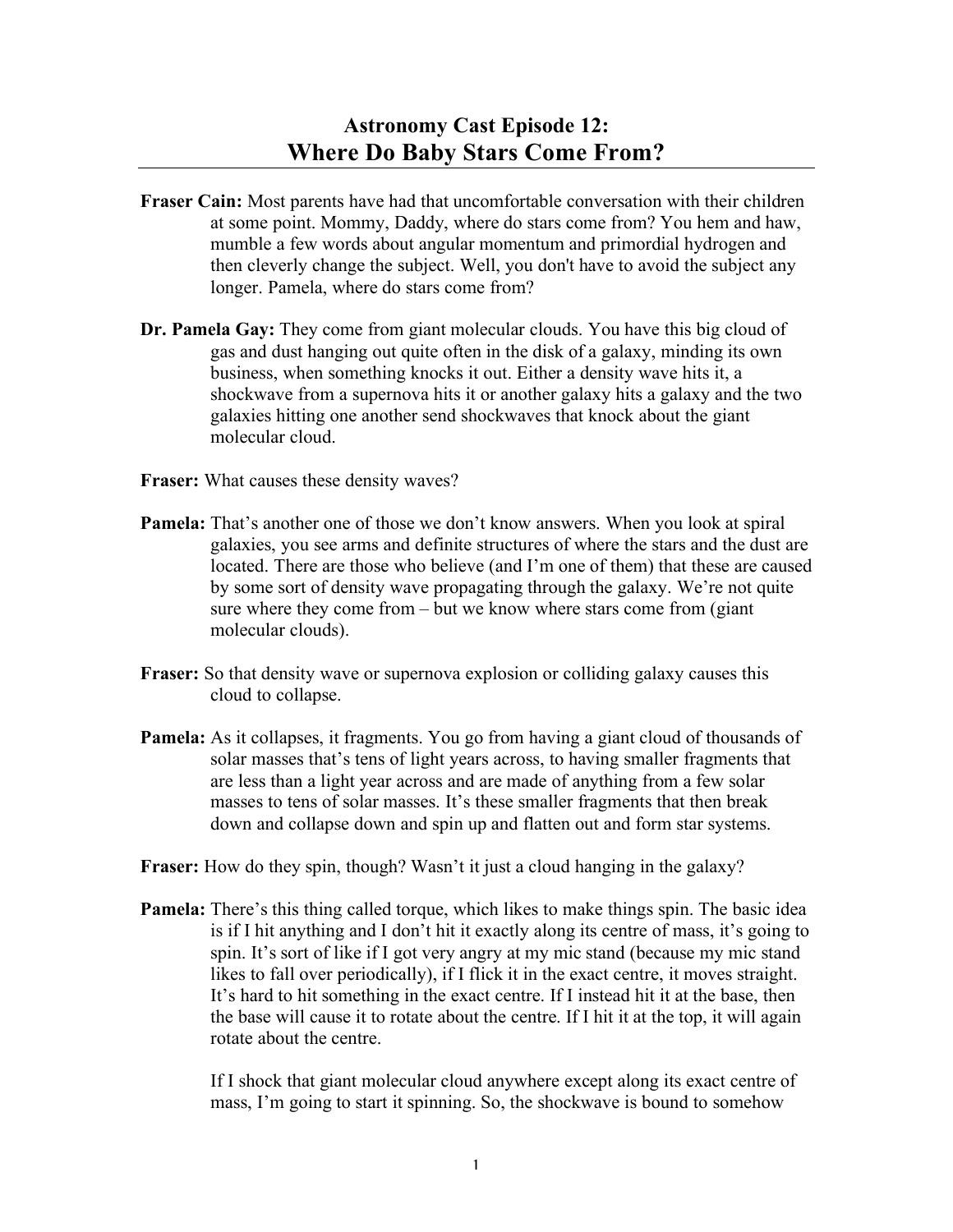cause the dark molecular cloud to start spinning. Each of the fragments within it will spin. As they collapse it's sort of like an ice skater pulling her arms in towards her body. As you get your distribution of mass closer and closer to the centre of the mass, an object spins faster and faster. As these fragments collapse, they get smaller and they rotate faster.

Other neat things are also going on. This giant cloud has all sorts of gravitational potential energy in it. The atoms are spread out across space, but there's a central point to the space.

As things move inwards toward that central point, gravitational energy gets converted to kinetic energy. The particles move faster and faster as they get in closer to the centre. They heat up. You have something that's spinning faster, heating up and it flattens out like pizza dough flung up into the air. As the cloud collapses it fragments and the individual fragments heat up, they spin faster and start to flatten out into disks.

- **Fraser:** I've seen enough pictures of that. You've got this long, flattened out disk almost like a little galaxy – with a ball at the middle where the star's starting to form.
- **Pamela:** That's exactly what it looks like. These systems form rather quickly. You can go from fragment to a star starting to ignite hydrogen in its core in about 100 thousand years give or take (depending on the size of the star).

One of the neat things about this is you have a huge dark molecular cloud that is beginning to light up as stars form. The first stars to light up are the ones that will become the biggest, brightest, largest showboat stars in the entire cluster.

**Fraser:** These are the chunks of the largest of the fragments in that original cloud of gas.

**Pamela:** The largest fragments have the most self gravity. They collapse the fastest, and they form the largest stars. Those largest stars ignite the fastest, burn the brightest and these are the stars that you see when you look at things like the Orion nebula, which is one of the largest star forming complexes we can see in the sky.

> When you look out at Orion (which is starting to become visible in the evenings this time of year), you can see the sword of Orion which is part of the Orion star-forming region.

Fraser: If you're in dark enough skies, you can see Orion with the unaided eye. There's sort of a hazy/fuzzy bit just below Orion's belt. Even with your unaided eye or binoculars you can see the fuzzy bit. We're lucky to have something so close and bright.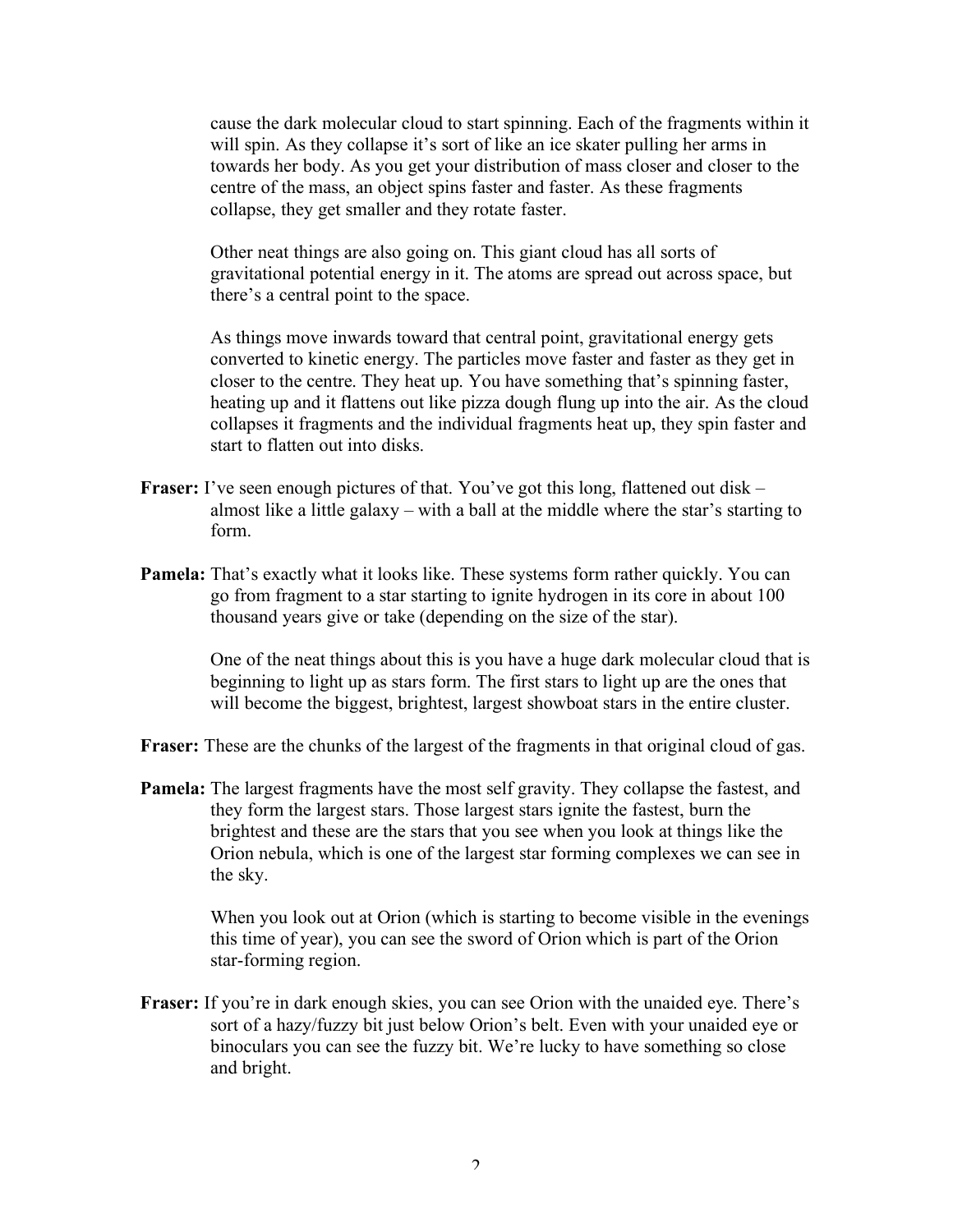- **Pamela:** This is a young star forming region with these bright objects and just a few years ago, a new star was seen to light itself up on the edge of the nebula. We could see the moment at which a star broke free of the dust and gas around it, and we could suddenly see it glowing in the sky. This is something that's going on dynamically, where we can see changes from year to year, as these stars are evolving toward becoming regular Joes like our Sun.
- **Fraser:** So what's going on? We see the cloud collapse, we see the disk and the centre part. This is coming together quickly – the star's forming. What's going on inside the star?
- **Pamela:** As the gas collapses down, it gets hotter and hotter. Pressure builds up in the centre.

You have gravity pushing all of the gas tighter and tighter together. Eventually you reach the point where the combination of pressure and temperature causes atoms to get slammed together at a rate that causes nuclear fusion to occur. You end up getting hydrogens going through a bunch of different reactions that lead to helium. This hydrogen burning process causes a star to start giving off light via nuclear reactions.

Prior to that, you have gravitational heating. As the gas gets compacted more and more, it heats up and a hot object gives off light. We're able to see where stars are starting to form if we look out at the gas clouds in either radio light (which is really red light) or if we look out in infrared light (which isn't quite as red as radio). Cool objects, but warmer than the background gas, give off radio.

A giant molecular cloud will only be ten degrees above absolute zero – ten Kelvin. These fragments will heat up enough that they start giving off warmer light in radio waves. Eventually, they'll heat up even more and they start to give off infrared light. When they ignite with the hydrogen reactions, you start getting visible light which is what we see when we look at the Orion nebula through binoculars.

- **Fraser:** When this star is collapsing, what's to stop it from going all the way down to a neutron star or black hole? Isn't that what black holes are – matter that's collapsed down?
- **Pamela:** The nuclear reactions actually create their own pressure. We're not generally aware of it, but light actually hits us and the lights from our ceiling are creating a very, very tiny, not noticeable light pressure on our body.

Within a star, there are so many photons, so much energy getting radiated away from the centre where the nuclear reactions are going on, that the pressure from the light is able to balance out the gravitational force trying to collapse the star down.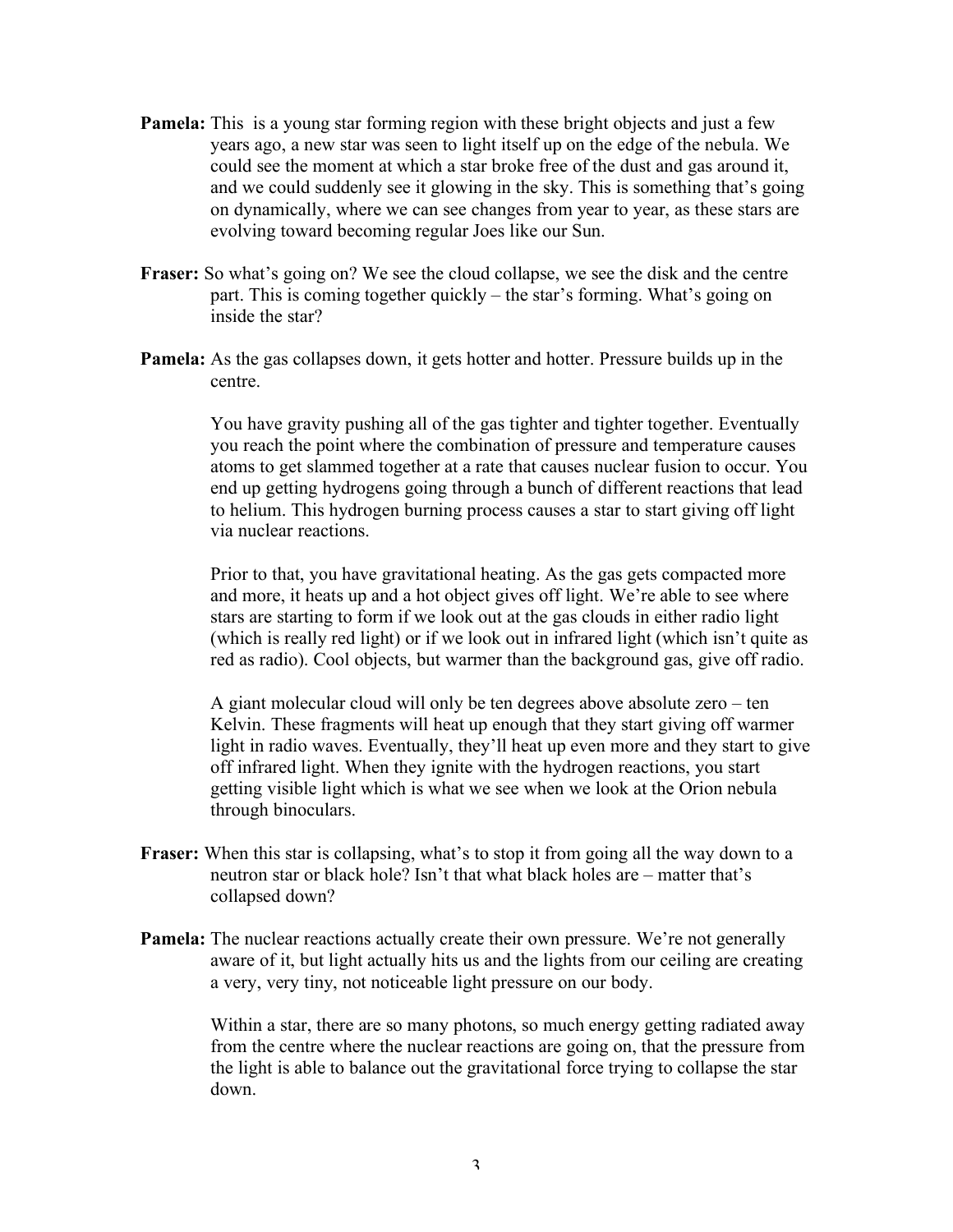**Fraser:** That's amazing. The pressure of the light alone is causing that balance.

**Pamela:** Light balances gravity. It's this really neat process and what happens with supernova (which we'll talk about in a few weeks) is that light shuts off. The nuclear reactions shut off and there's nothing to balance that gravity anymore, so the star collapses. In young stars we have lots of fuel, we have lots of reactions going on, and the star is able to balance itself between light and gravity.

**Fraser:** That light makes it out and we see it as a star.

**Pamela:** Exactly.

**Fraser:** Continue on though – the star ignites, what happens next?

**Pamela:** There's a whole lot of different things going on during this process. One of the weird things that has had astronomers confused for a while is when we look at really young systems called T Tauri systems – these are young variable stars (their brightness is changing) that are basically what our Sun looked like when it was in the process of forming. They're approximately one solar mass objects.

> When we look at them, you'd expect them to be rotating really fast. There's all this mass that collapses down and it's sort of like an ice skater holding barbells, who's spinning. When she brings those barbells in, she starts whipping around. These stars don't do that.

What we think is happening is there's magnetic fields that connect the disk of material around the star and the star. This magnetic field is causing everything to rotate differently than it would if there was no magnetic field.

- **Fraser:** It's almost like it's acting like a brake.
- **Pamela:** It brakes the star. In our own solar system, Jupiter holds lots of angular momentum. It has lots of this rotational momentum. If there was a magnetic field there once upon a time, that could explain how we ended up in a solar system with a fast Jupiter.

We think that magnetic fields early in the solar system are responsible for preventing the stars from rotating a little bit too fast.

There are also jets. No one's completely sure where the jets come from. Right before the star starts radiating light due to nuclear fusion, there's material streaming into the star and there's jets coming out the ends of these stars.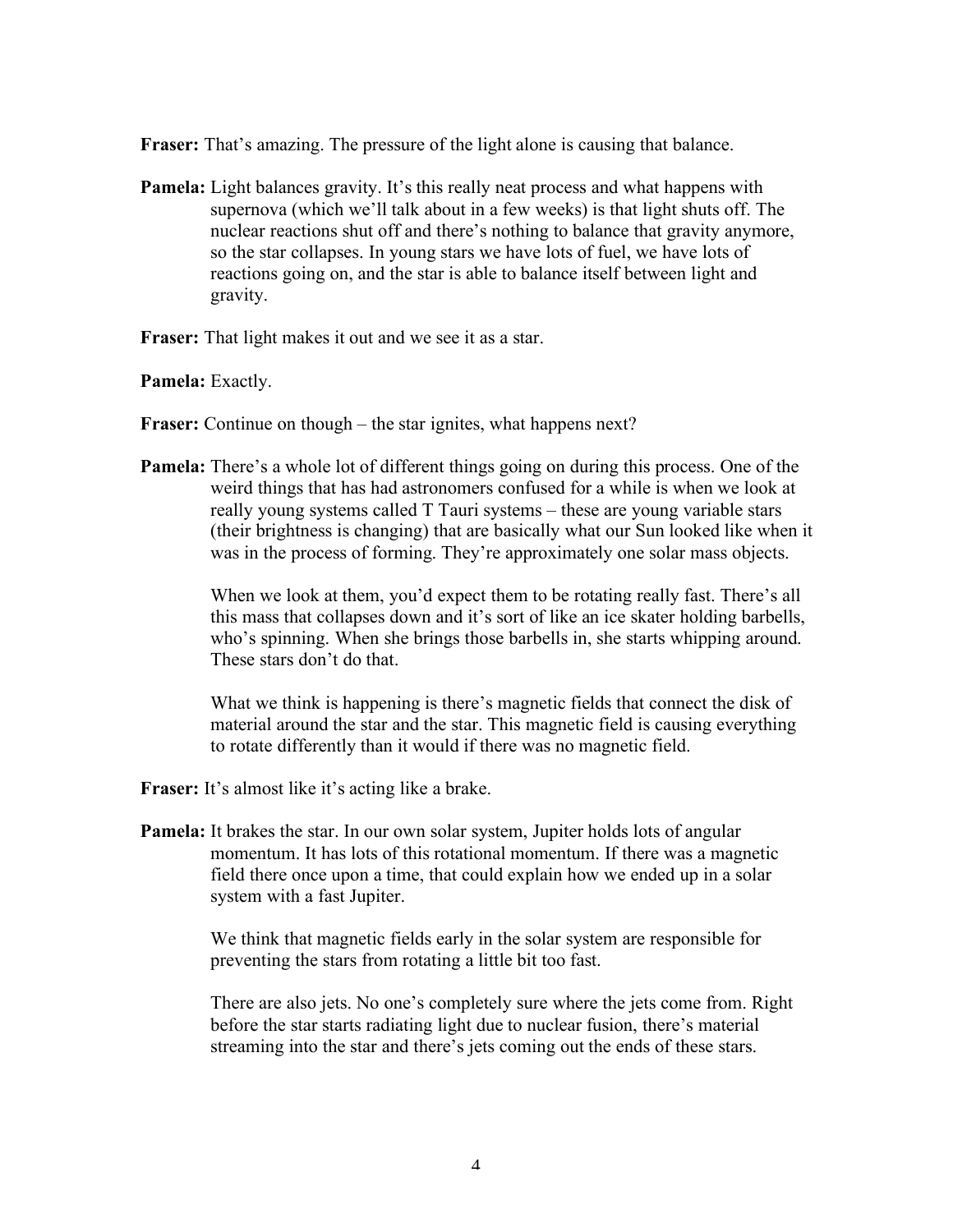These jets are totally amazing. The material actually shoots out and when it hits the surrounding material, it lights up. There are things called Herbid-Harrow objects, that eject anywhere from 1-20 Earth-masses of material during their lifetime. This material streams out and hits other material that's also moving. This collision between the differently moving material lights up forming beautiful knots of glowing nebulosity around new forming stars.

It's sort of like these little tiny nebulas say, "look here – there's a star forming here"

- **Fraser:** So the star's ignited, it's got material streaming off, it's got a magnetic field that's interacting with the disk around it. What comes next?
- **Pamela:** Out around the star, you have a disk of material. This disk of material, when the star ignites, is going to get blasted with solar winds, with the light-pressure as well. When that happens, you start to get stuff pushed away. It clears out some of the disk of material.

Within the disk you have particles that are colliding with one another. Sometimes they stick together due to electrostatic forces, sort of like dog hair sticking to your wall. This material that sticks together can gather friends and all of these materials glom together and over time they build up planets.

You end up with, closest to the star, the rocky planets because the material that makes up the rocky planets is harder to get blown away by the star. It's also moving slower. Gases – they're tiny. When they collide, they can send each other into high-velocities.

If you take a little tiny thing like a hydrogen atom and knock it up against a bigger molecule, it's sort of like when you flick a marble at a wall. The marble just bounces off of the wall and the wall doesn't move that much.

The lightweight material is moving too fast to bond together in the inner parts of the solar system. Out in the further parts of the solar system, it's not as hot, the material's moving a little bit slower, and you can start to get gas giants.

The inner part of the solar system – the gases are moving too fast to form planets. The heavier-weight materials can form the rocky planets. In the middle parts of the solar system, gas is moving slower and can glom together so you can get gassy planets.

**Fraser:** It's like a bit of a race, then. You've got the material trying to glom together faster than the increasing stellar wind is coming off the star to push everything away.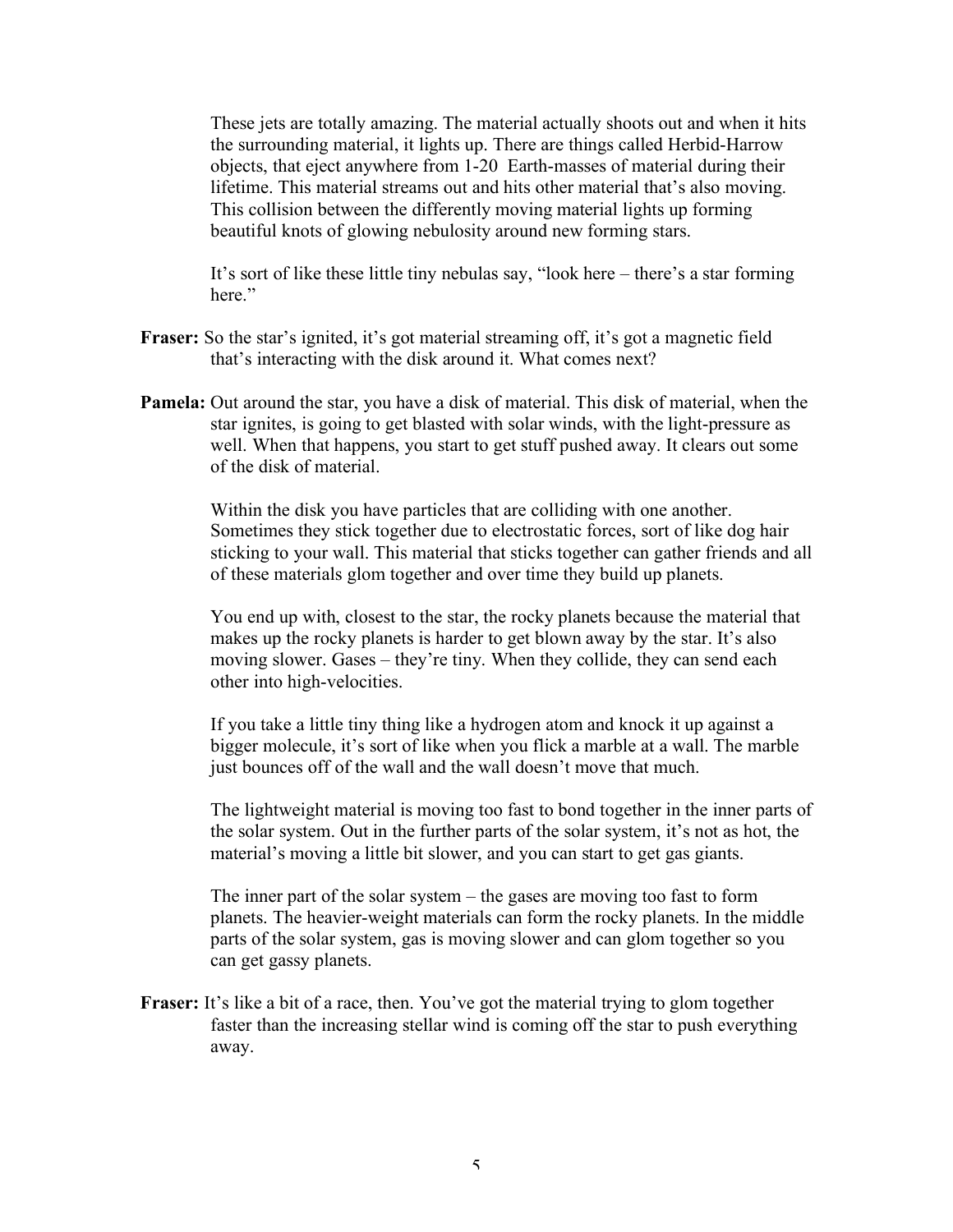- **Pamela:** It's a real problem. You need everything to be happening all at once. These are happening in violent places – you have stars forming and supernovae going off nearby. We're still trying to figure out the details of it, but planets are still somehow able to form in this violent area. This is all happening on timescales of just hundreds of thousands of years.
- **Fraser:** Most of the extrasolar planets discovered so far are the hot jupiters the large gas giants close in to their stars.
- Pamela: That's something of a selection effect.

**Fraser:** Right.

- **Pamela:** We don't know what the typical solar system looks like, we just know what the easy to detect solar systems look like. There's no way of knowing if those are typical or not.
- **Fraser:** The interesting discovery that's happening right now is people finding that all this happens much more rapidly than people had ever thought before.
- **Pamela:** It's happening in much more violent places than anyone had thought before. Scientists are looking out at the Orion and Carina star forming regions and finding disks of material everywhere. This means that in high-density star forming regions, with giant, violently UV-emitting, young stars, disks and planets are still able to form. Planets are going to be everywhere. At least, everywhere there are heavy materials capable of forming planets.
- **Fraser:** I'd like to sort of provide some variation. The situation you described is the regular, main sequence star like the Sun. What happens if you've got some of those large first-forming knots that are really large?
- **Pamela:** For a lot of complicated reasons, stars like our Sun, which have a lot of elements in them that we don't think about (like titanium, scandium, iron and all these heavier elements) allow the stars to be smaller. When the universe first formed, pretty much all we had was hydrogen, helium, a dusting of lithium and beryllium.

These earlier stars didn't have all the materials. They weren't able to form as normally as the current stars you might say. These early stars turned out to be 200 times more massive than the normal stars today, and they only lived about 3 million years. They formed huge, burned brightly, gave off vast amounts of ultraviolet radiation (the type of light that gives us all sunburns). They lit up the universe around them and then exploded, having created heavier elements within them.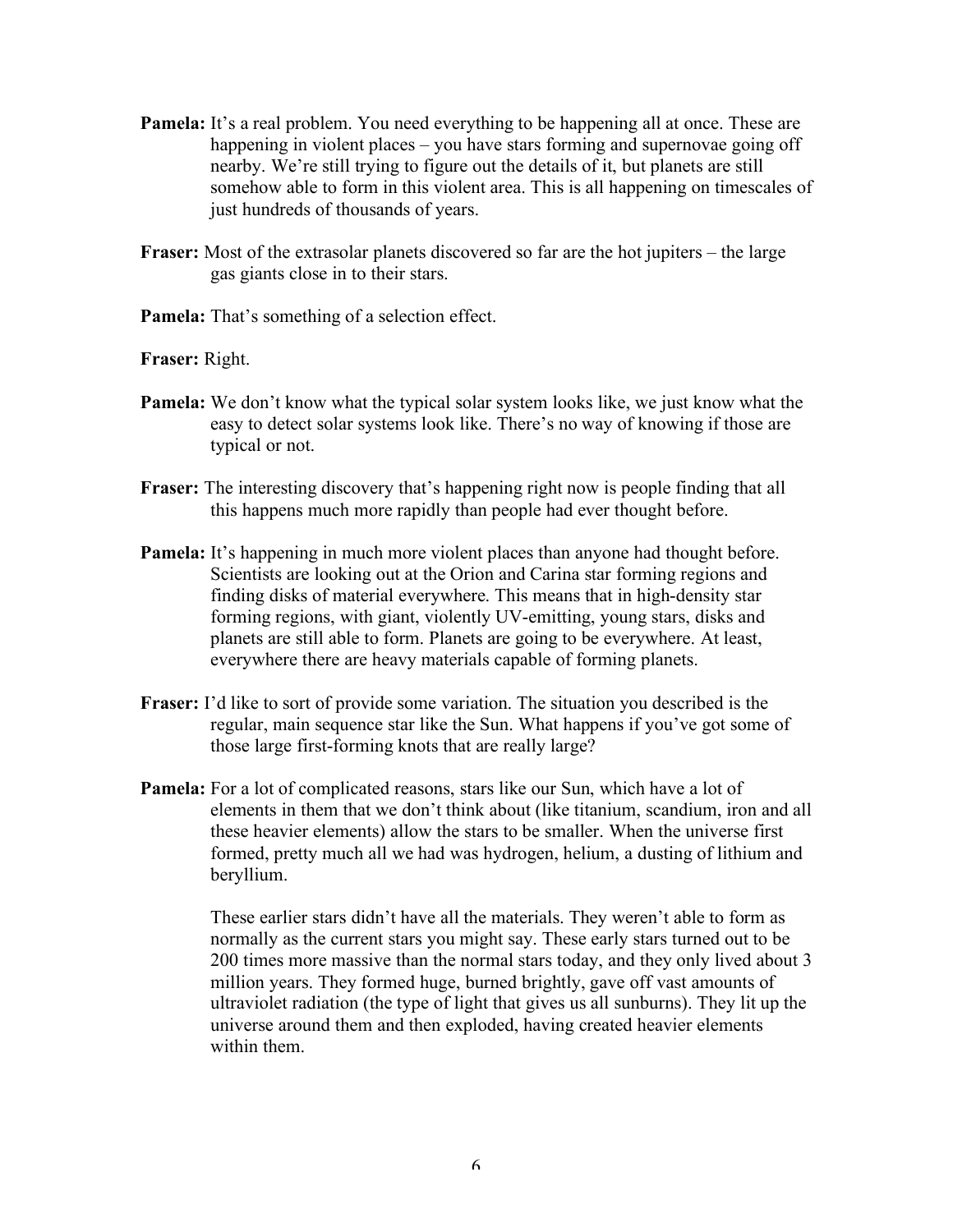They spread these heavier elements vast distances and it was this first generation of stars' explosions and dispersal of material that allowed mixing of the heavy elements throughout the universe that allowed stars like the ones we have today to begin to form.

We've gone through many generations of stars. We can't see any of those first generation of stars – they only lasted about 3 million years. The next generation of stars (population III stars), there are people out there looking for them and finding them in the halo of our galaxy.

Little, tiny, low-mass stars that did have some heavier elements in them can live billions and billions of years. Some of these population III stars, some of this very second generation of stars are still alive.

When you look at them, you can look at the elements within them and say, "this had a supernova that contributed to it, this one had two or three." This is the result of two different types of research.

You have people who say, "okay, when you have a supernova explosion from a massive star that is ten solar masses, you get this distribution of atoms formed. When you have a different type of supernova with a different mass, you end up with this distribution of atoms formed." So we take the recipe of what we think was formed in a supernova and do very careful stellar atmosphere modelling.

Knowing the temperature and which atoms are giving off or absorbing light, we can build a model of what percentage of the star is each of the different atoms. Then we match between what the supernova give off and what we find in the stars so we can reverse-engineer how stars were made and how many supernova went into stars.

- **Fraser:** It's like a family tree for stars.
- **Pamela:** That's exactly what it is. It only works for the earliest stars that tend to be more of a pure-bred from a single supernova or just a couple. Once you get to stars like our Sun, so many different things went into forming it that it's impossible to detangle everything.
- **Fraser:** How small can a cloud of gas be and still be able to form a star.
- **Pamela:** That's a complicated question. We're still finding new places where clusters are forming. There's some recent research looking at one of the Arp galaxies – one of the twisted up, messed-up, doesn't look like normal galaxies. They were finding smaller clusters that were only about ten light years across (instead of several tens of light years across), that were able to fragment and form stars.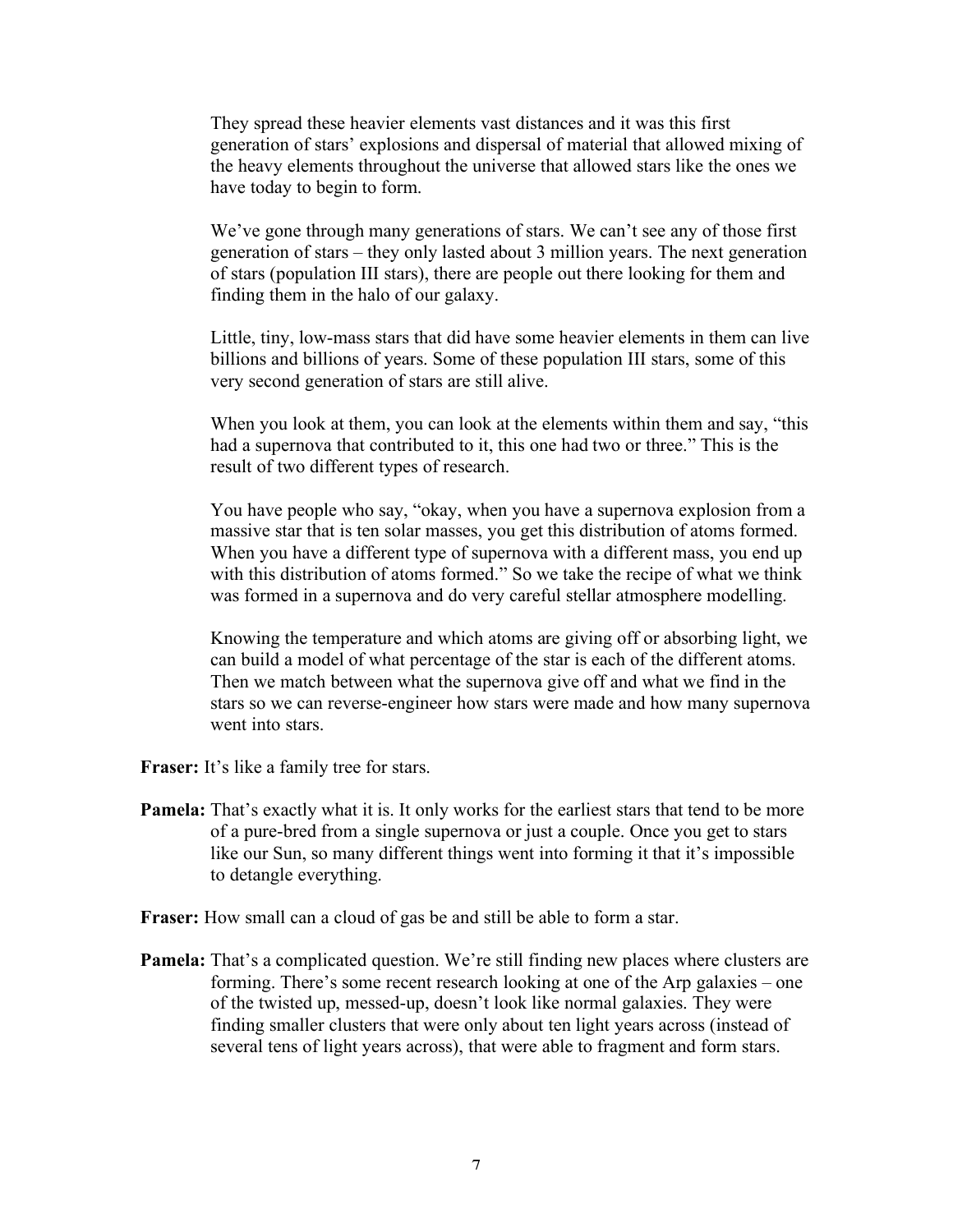In general, you're not going to get a single cloud of gas and dust that is just big enough to form a single star. You do get ones that are only big enough to form hundreds of stars.

- **Fraser:** Right and you can get brown or red dwarf stars.
- **Pamela:** In any given cluster, you end up with a whole distribution of masses formed. There is actually a lot of work that goes into figuring out if you have a large molecular cloud, what the population of stars it produces looks like. In general, you don't get very many big stars forming, but you get tons of itty-bitty, tiny stars forming. There are all sorts of functions people have come up with to describe the distribution of masses.

When you watch clusters, our sky allows us to see snapshots of what clusters look like at different ages. We can look at the Orion star forming region and see stellar nurseries.

We can look at the Pleiades, an open cluster that's also visible at this time of year in the northern hemisphere. We can see what a region that has pretty much stopped forming stars, but still has a little bit of gas and dust left over and has many of its biggest stars still burning, we can look at it and see what its distribution of stars look like.

We can look at the Hyades cluster which is also visible, but older, and see what it looks like.

By taking these snapshots of different clusters which are all different ages, we can develop pictures for how clusters evolve over time. What's neat is you can also see how the clusters shred themselves over time.

- **Fraser:** I was going to ask a question about that. Did our Sun start out in a cluster like that?
- **Pamela:** Yes, pretty much everything started out in a giant star forming nursery and a cluster, once upon a time.
- **Fraser:** Where are all our little friends?
- **Pamela:** They've orbited away from us over time. These clusters take up space and as the galaxy rotates, things that are closer to the centre are moving at one rate and things that are further out are moving at a little bit slower of a rate. This differential rotation rate causes the clusters to slowly fall apart. We see this very dramatically when we look at the Hyades cluster which is now stretched out across the sky.